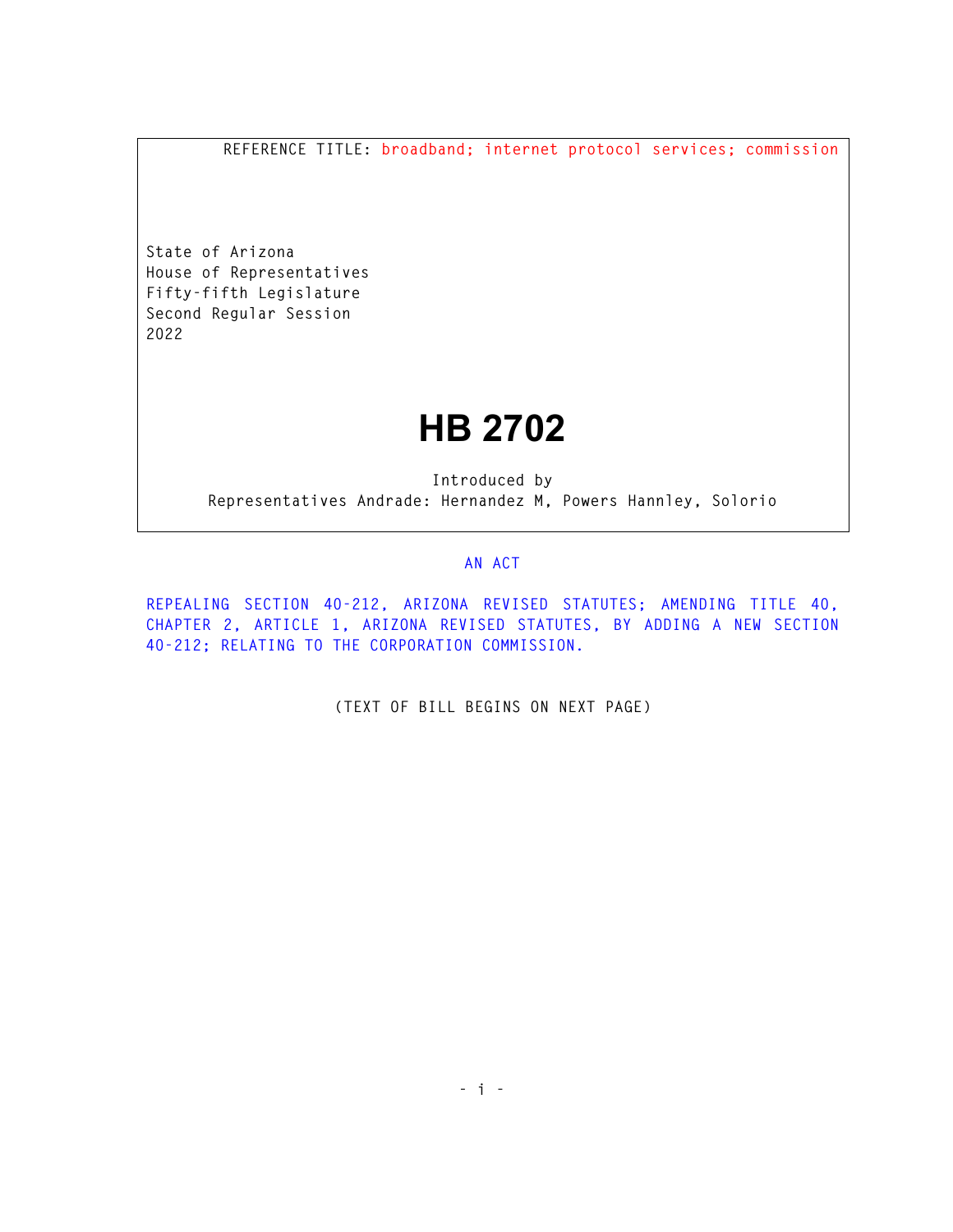**1 Be it enacted by the Legislature of the State of Arizona: 2 Section 1. Repeal 3 Section 40-212, Arizona Revised Statutes, is repealed. 4 Sec. 2. Title 40, chapter 2, article 1, Arizona Revised Statutes, 5 is amended by adding a new section 40-212, to read: 6 40-212. Broadband and voice over internet protocol services; 7 evaluations; audits; reports; definitions 8 A. THE COMMISSION SHALL OVERSEE BROADBAND SERVICE AND VOICE OVER 9 INTERNET PROTOCOL SERVICE. THE COMMISSION SHALL ADOPT RULES NECESSARY TO 10 IMPLEMENT THE OVERSIGHT OF BROADBAND SERVICE AND VOICE OVER INTERNET 11 PROTOCOL SERVICE IN THIS STATE, INCLUDING RULES: 12 1. TO ENSURE THE RESILIENCY AND RELIABILITY OF BROADBAND 13 INFRASTRUCTURE AND TO REQUIRE INTERNET SERVICE PROVIDERS TO SUBMIT 14 INFORMATION RELATED TO NETWORK RELIABILITY, INCLUDING OUTAGE REPORTING. 15 2. TO ENSURE THE PUBLIC SAFETY AND ADEQUACY OF NETWORKS BY 16 EXERCISING OVERSIGHT OF INTERNET SERVICE PROVIDERS' EMERGENCY PREPAREDNESS 17 AND PLANS FOR POSTEMERGENCY NETWORK RESTORATION, INCLUDING ESTABLISHING 18 MINIMUM POWER BACKUP REQUIREMENTS AND REQUIRING ALL INTERNET SERVICE 19 PROVIDERS TO MAINTAIN NETWORKS SUFFICIENTLY TO ENSURE RELIABLE AND SAFE 20 COMMUNICATIONS SERVICES. 21 3. TO REQUIRE INTERNET SERVICE PROVIDERS TO REPORT DATA ON THE 22 DEPLOYMENT AND AVAILABILITY, PRICING AND ADOPTION OF BROADBAND SERVICE AND 23 VOICE OVER INTERNET PROTOCOL SERVICE. 24 B. THE COMMISSION SHALL CONDUCT EVALUATIONS AND AUDITS OF 25 FACILITIES AND INFRASTRUCTURE USED TO PROVIDE HIGH-SPEED INTERNET SERVICE 26 AND EVALUATE FACILITIES AND INFRASTRUCTURE RELATING TO AREAS OF PUBLIC 27 SAFETY, RESILIENCY, BROADBAND AND ANY OTHER FACTORS THAT THE COMMISSION 28 DEEMS RELEVANT TO ACHIEVING THE GOALS OF RESILIENCY, QUALITY AND PUBLIC 29 SAFETY OF BROADBAND SERVICE AS WELL AS THE OVERALL GOALS OF UNIVERSAL 30 ACCESS AND AFFORDABILITY OF BROADBAND SERVICE. 31 C. THE COMMISSION SHALL REPORT ANNUALLY TO THE LEGISLATURE ON THE 32 COMMISSION'S PROGRESS TOWARDS ACHIEVING THE GOALS OF RESILIENCY, QUALITY 33 AND PUBLIC SAFETY OF BROADBAND SERVICE AND VOICE OVER INTERNET PROTOCOL 34 SERVICE. 35 D. FOR THE PURPOSES OF THIS SECTION: 36 1. "BROADBAND SERVICE": 37 (a) MEANS A MASS-MARKET RETAIL SERVICE THAT PROVIDES THE CAPABILITY 38 TO TRANSMIT DATA TO AND RECEIVE DATA FROM ALL OR SUBSTANTIALLY ALL 39 INTERNET ENDPOINTS. 40 (b) INCLUDES ANY CAPABILITIES THAT ARE INCIDENTAL TO AND THAT 41 ENABLE THE OPERATION OF THE COMMUNICATIONS SERVICE. 42 (c) DOES NOT INCLUDE DIAL-UP SERVICE.**